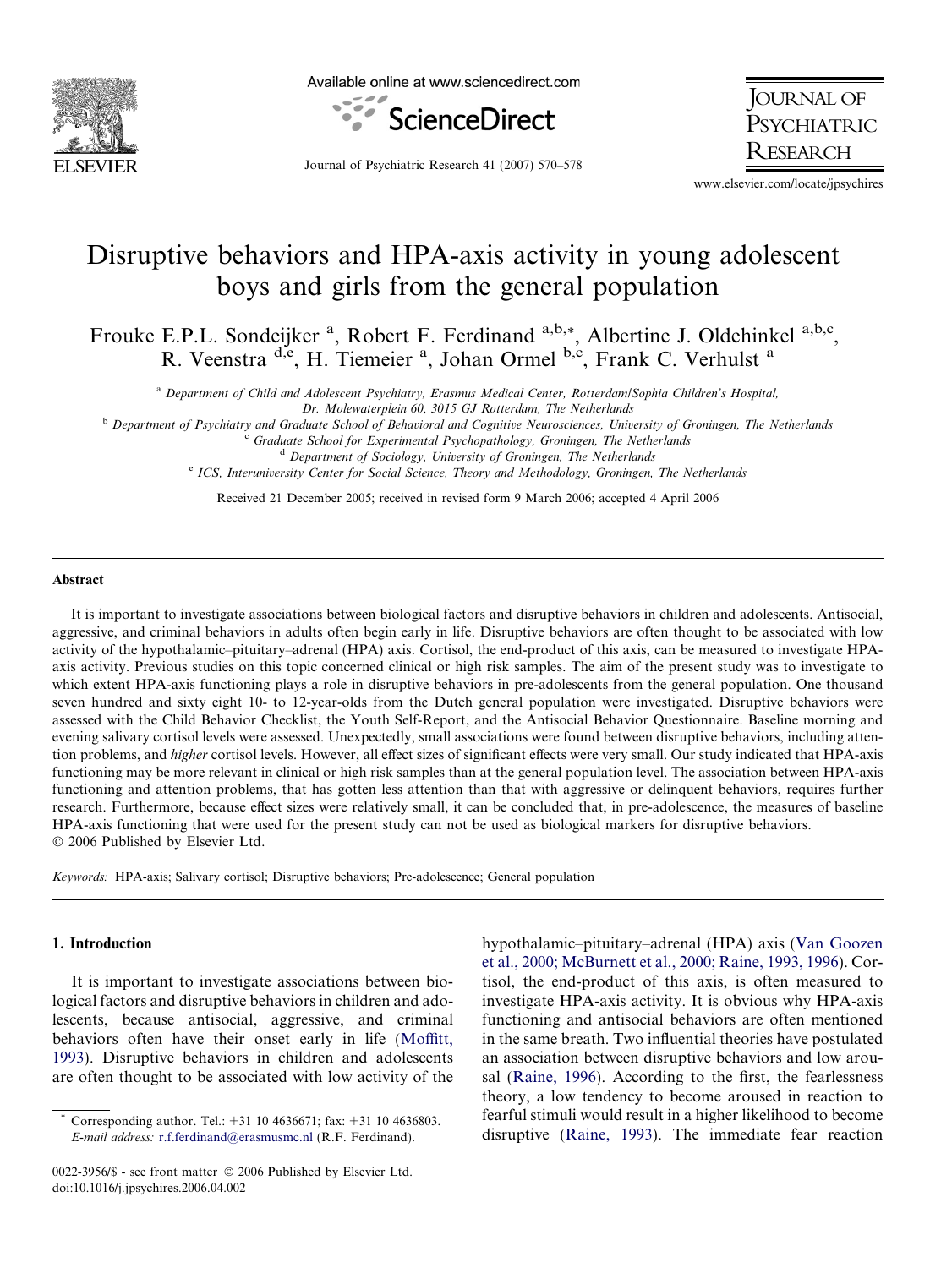(increased heart rate, blood pressure, sweat production, etc., within seconds) is mediated by sympathetic nervous system activity. The somewhat postponed fear reaction, meant to enable an individual to resist long-term environmental stresses, is mediated by the HPA-axis. Hence, based on the fearlessness theory, an association between high disruptive behavior levels and low HPA-axis activity could be expected ([Van Goozen et al., 2000\)](#page-8-0).

A second important theory is the sensation-seeking theory ([Eysenck, 1964; Quay, 1965; Raine, 1993; Zuckerman](#page-7-0) [and Neeb, 1979\)](#page-7-0). This theory hypothesizes that low arousal is an unpleasant physiological state. To get rid of this state, individuals with low arousal levels would seek stimulation, for instance by initiating antisocial behaviors that increase physical tension. It could be argued that sensation seeking activities would mainly help to temporarily obtain a higher sympathetic arousal level, and would not induce higher HPA-axis activity. However, mutual functional connections exist between the sympathetic nervous system and the HPA-axis ([Chrousos and Gold, 1998](#page-7-0)). For instance, sympathetic activation results in higher production of corticotropin-releasing factor (CRF) in the hypothalamus ([Calogero et al., 1988\)](#page-7-0), which ultimately induces cortisol production. Vice versa, CRF may stimulate noradrenergic neurons as well ([Sapolsky et al., 1986\)](#page-8-0). Hence, individuals with low sympathetic arousal levels, who may tend to seek sensation, may display low HPA-axis activity as well.

Several studies found low basal HPA-axis activity in disruptive individuals ([Vanyukov et al., 1993; Moss et al.,](#page-8-0) [1995; Van Goozen et al., 1998; McBurnett et al., 2000;](#page-8-0) [Pajer et al., 2001; Kariyawasam et al., 2002; Shoal et al.,](#page-8-0) [2003; Van de Wiel et al., 2004\)](#page-8-0). [McBurnett et al. \(2000\)](#page-7-0) found evidence for an association between low salivary cortisol levels and high symptom levels in 38 referred 7- to 12-year-old boys with conduct disorder. A single saliva cortisol sample – time of sampling was not standardized – was obtained during two visits to the clinic. [Vanyukov et al.](#page-8-0) [\(1993\)](#page-8-0) studied a high-risk sample of 78 10- to 12-year-old sons of fathers with addiction problems. Low saliva cortisol concentrations – assessed at 9 a.m. – were associated with high levels of conduct problems. [Pajer et al. \(2001\)](#page-7-0) found lower morning basal plasma cortisol levels in 47 15- to 17- year-old girls with conduct disorder than in 37 control girls from the community. However, there are also studies reporting a lack of associations ([Dabbs et al., 1991;](#page-7-0) [Stoff et al., 1992; Scerbo and Kolko, 1994; Schulz et al.,](#page-7-0) [1997; Jansen et al., 1999; Van Goozen et al., 2000; Snoek](#page-7-0) [et al., 2002; Oosterlaan et al., 2005\)](#page-7-0). All in all, evidence for low basal cortisol in children with disruptive behavior problems is inconsistent.

Previous studies mainly concerned relatively small samples, and some suffered from methodological problems with cortisol measurements, such as the fact that cortisol levels were not assessed at a standardized time point during the day ([McBurnett et al., 2000](#page-7-0)), despite the abundant knowledge we have about diurnal fluctuations [\(Pruessner](#page-8-0) et al., 1997; Weitzman et al., 1971; Wüst et al., 2000). However, an even more important methodological obstacle is the fact that previous studies mainly investigated clinical or high risk samples, and did not address the importance of HPA-axis functioning as a possible correlate of disruptive behaviors in the general population. Hence, important evidence that may help us to understand etiological mechanisms that determine the occurrence of disruptive behaviors at the level of the general population is lacking. Of course, it would be valuable to gather empirical data regarding the HPA-axis–disruptive behavior association in the general population. If the association that was found in clinical and high risk samples would be confirmed in the general population, this would help us to formulate further hypotheses regarding the mechanisms that might explain this association. Further, the usefulness of early assessment of HPA-axis functioning, for the purpose of early detection of those who are at risk for future adverse development, should be tested as a next step. However, if an association between disruptive behaviors and low HPA-axis activity would not be confirmed in the general population, this would indicate that efforts to reveal putative etiological mechanisms should be made in other directions.

Another area that received too little attention thus far is HPA-axis functioning in girls with disruptive behaviors. Although lower than in boys, the prevalence of disruptive behavior problems in girls is not negligible (Côté [et al.,](#page-7-0) [2001; Tremblay et al., 1992](#page-7-0)). Cortisol levels are associated with pubertal stage [\(Keiss et al., 1995](#page-7-0)), and gonadal steroids interact with HPA-axis functioning [\(Burgess and Handa,](#page-7-0) [1992; Handa et al., 1994; Roy et al., 1999; Vamvakopoulos](#page-7-0) [and Chrousos, 1993\)](#page-7-0). Hence, associations between disruptive behaviors and HPA-axis functioning might be different in girls than in boys. Studies aimed at revealing etiological mechanisms, in our opinion, are equally important for both sexes. Given the paucity of empirical data on this topic in girls, studies filling this gap are needed.

The aim of the present study was to investigate if high levels of disruptive behaviors are indeed associated with low baseline HPA-axis activity. More specifically, the present study tested if the association between disruptive behaviors and HPA-axis functioning, as previously found in small high risk or clinical samples that mainly consisted of boys, could be confirmed in a large representative general population sample of 10- to 12-year-olds, that did not only contain males, but females as well.

## 2. Materials and methods

#### 2.1. Sample and procedure

This study was part of the TRacking Adolescents' Individual Lives Survey (TRAILS) study. The target sample of TRAILS consisted of 10- to 12-year-olds from five municipalities in the North of the Netherlands, that includes urban and rural areas, who were assessed between March 2001 and July 2002. Of all eligible individuals ( $N = 2935$ ), 76.0% participated in the study ( $N = 2230$ , mean age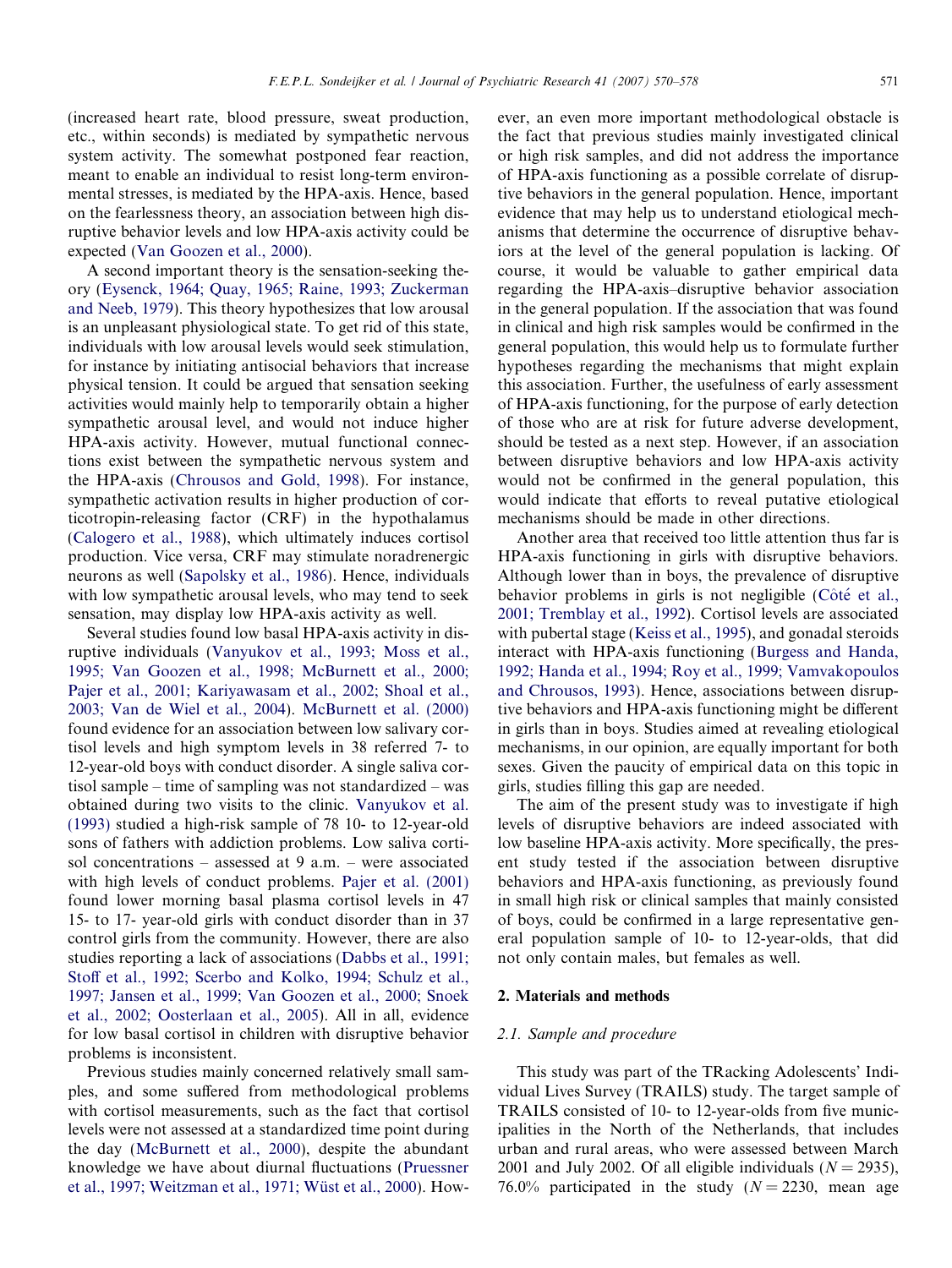11.09 years, SD .55, 50.8% (1132) girls, 15.3% (341) single parent families, 9.0% (201) participants without siblings, 7.9% (176) used mental health services). Participants did not differ from those who refused with respect to the proportion of single parent families (15.3% versus 16.5%), and the prevalence of teacher-rated problem behaviors measured with vignettes of the Teacher Report Form (internalizing 22.0% versus 25.1%; externalizing 13.0% versus 14.4%). This supported the representativeness of the TRAILS sample [\(De Winter et al., 2005\)](#page-7-0).

Saliva samples were received from 1768 children (79.3% of all TRAILS participants). Those who did not provide saliva samples did not differ from those who did with respect to gender (48.5% male versus 49.4% male,  $\chi^2(df = 1) = 0.13$ ;  $p = .72$ ), pubertal development (average Tanner stage score = 1.92 versus 1.86,  $t = -1.39$ ;  $p = .16$ ), or levels of disruptive behaviors (CBCL ADH Problems scale  $t = 1.40$ ;  $p = .16$ , OD Problems scale  $t = .14$ ;  $p = .89$ , CD Problems scale  $t = .21$ ;  $p = .83$ , YSR ADH Problems scale  $t = -1.20$ ;  $p = .23$ , OD Problems scale  $t = -0.36$ ;  $p = .72$ , CD Problems scale  $t = 1.10$ ;  $p = .27$ ). However, those who did not provide saliva samples were slightly older (11.16 years versus 11.08 years,  $t = -3.08; p = .002$ ), had a higher BMI (18.50 versus 17.92 kg/m<sup>2</sup>,  $t = -3.22$ ;  $p = .001$ ), and had a slightly higher ASBQ total score  $t = 3.23$ ;  $p = .001$ ; explained variance  $= .7\%$ ). However, given the fact that the differences between those who provided saliva samples versus those who did not were very small, the sub-sample that was used for the present manuscript can be regarded as representative of the TRAILS sample at large.

## 2.2. Measures

The Child Behavior Checklist (CBCL; [Achenbach,](#page-7-0) [1991a\)](#page-7-0) is a parent questionnaire for assessing problems in 6- to 18-year-olds. The Youth Self-Report (YSR; [Achen](#page-7-0)[bach, 1991b](#page-7-0)) is a self-report questionnaire that was modeled on the CBCL. The questionnaires contain – respectively – 113 and 112 items on behavioral or emotional problems in the past six months. The response format is  $0 =$  not true,  $1 =$  somewhat or sometimes true, and  $2 =$  very true or often true. The good reliability and validity of the American version of the CBCL and YSR were confirmed for the Dutch translations [\(De Groot et al., 1994; Verhulst et al., 1997;](#page-7-0) [Verhulst et al., 1996\)](#page-7-0).

The original empirical syndrome scales for the CBCL and the YSR were based on multivariate statistical analysis on data from large samples. To fit more closely to the clinical-diagnostic approach, represented by the DSM ([APA,](#page-7-0) [1994\)](#page-7-0), the following DSM-IV scales were constructed for the CBCL and its derivatives: Affective Problems, Anxiety Problems, Somatic Problems, Attention Deficit/Hyperactivity (ADH) Problems, Oppositional Defiant (OD) Problems, and Conduct (CD) Problems [\(Achenbach and](#page-7-0) [Dumenci, 2001; Achenbach et al., 2003](#page-7-0)). A confirmatory factor analyses proved the good fit of these scales ([Sondeij](#page-8-0)[ker et al., 2005](#page-8-0)).

Antisocial behavior pertains to behavior that results in physical or mental harm, property loss, or damage to others. It is behavior that lowers the well being of other persons to a large degree ([Loeber and Schmaling, 1985;](#page-7-0) [Rutter et al., 1998; Coie and Dodge, 1998\)](#page-7-0). Although the CBCL and YSR contain the OD and CD Problems scales, it can be argued that these scales do not contain enough items that reflect extreme antisocial behaviors. The more severe the disruptive behaviors, the stronger associations with cortisol levels might be. Therefore, scores on the *Anti*social Behavior Questionnaire (ASBO), that contains a large number of items on severe antisocial behaviors, were also used for the present study. The ASBQ is comparable to the Self-Report Delinquency Scale ([Moffitt and Silva,](#page-7-0) [1988\)](#page-7-0), and consists of 31 items on lifetime antisocial behaviors (e.g. 'Have you ever destroyed something on purpose?', 'Have you ever used a weapon?', 'Have you ever used drugs?', 'Have you ever been in contact with the police?'). Questions can be rated as (1) no, never, (2) once, (3) two or three times, (4) four to six times, (5) seven times or more. The internal consistency of total score of the items of the ASBQ in the TRAILS sample was .88.

Collection of salivary cortisol does not induce stress, which is an advantage compared to collection via venipuncture. Furthermore, total plasma cortisol levels represent all the cortisol that is present in the blood, whereas the effect of plasma cortisol is only caused by the proportion of free cortisol, that is not attached to carrier-proteins. Salivary cortisol levels represent free cortisol only, because free cortisol is able to pass to saliva, and correlate considerably with free plasma cortisol levels ([Kirschbaum and Hellhammer,](#page-7-0) [1994; Van Goozen et al., 1998\)](#page-7-0). TRAILS participants provided two samples of saliva in the morning, shortly after waking up (Cort 1) and half an hour later (Cort 2), and one at 8.00 p.m. (Cort 3), by means of salivettes. All participants were instructed to collect saliva on a normal day, without special events or stressful circumstances, when they were not ill, did not have a cold, and, preferably, did not take any medication. If any of these requirements were not met, this could be noted down on an accompanying form. The saliva samples were stored at  $-20$  °C until analysis. Previous studies suggested that salivary cortisol levels are stable for prolonged periods of time at  $-20$  °C [\(Aardal](#page-7-0) [and Holm, 1995\)](#page-7-0). After completion of the data collection, all samples were sent in one batch (frozen, by courier) to the laboratory (Department of Clinical and Theoretical Psychobiology, University of Trier, Germany) for analysis.

Cortisol levels were determined with a competitive solid phase time-resolved fluorescene immunoassay with fluorometric end point detection (DELFIA). Ninety-six well Maxisorb microtiterplates (Nunc) were used, that were coated with rabbit-anti-ovine immunoglobulin. After an incubation period of 48 hours at  $4^{\circ}$ C, the plates were washed with washbuffer (pH 7.4), coated with an ovine anti-cortisol antibody and incubated again. Synthetic saliva mixed with cortisol in a range from 0 to 100 nmol/l served as standards. Standards, controls (saliva pools) and samples were tested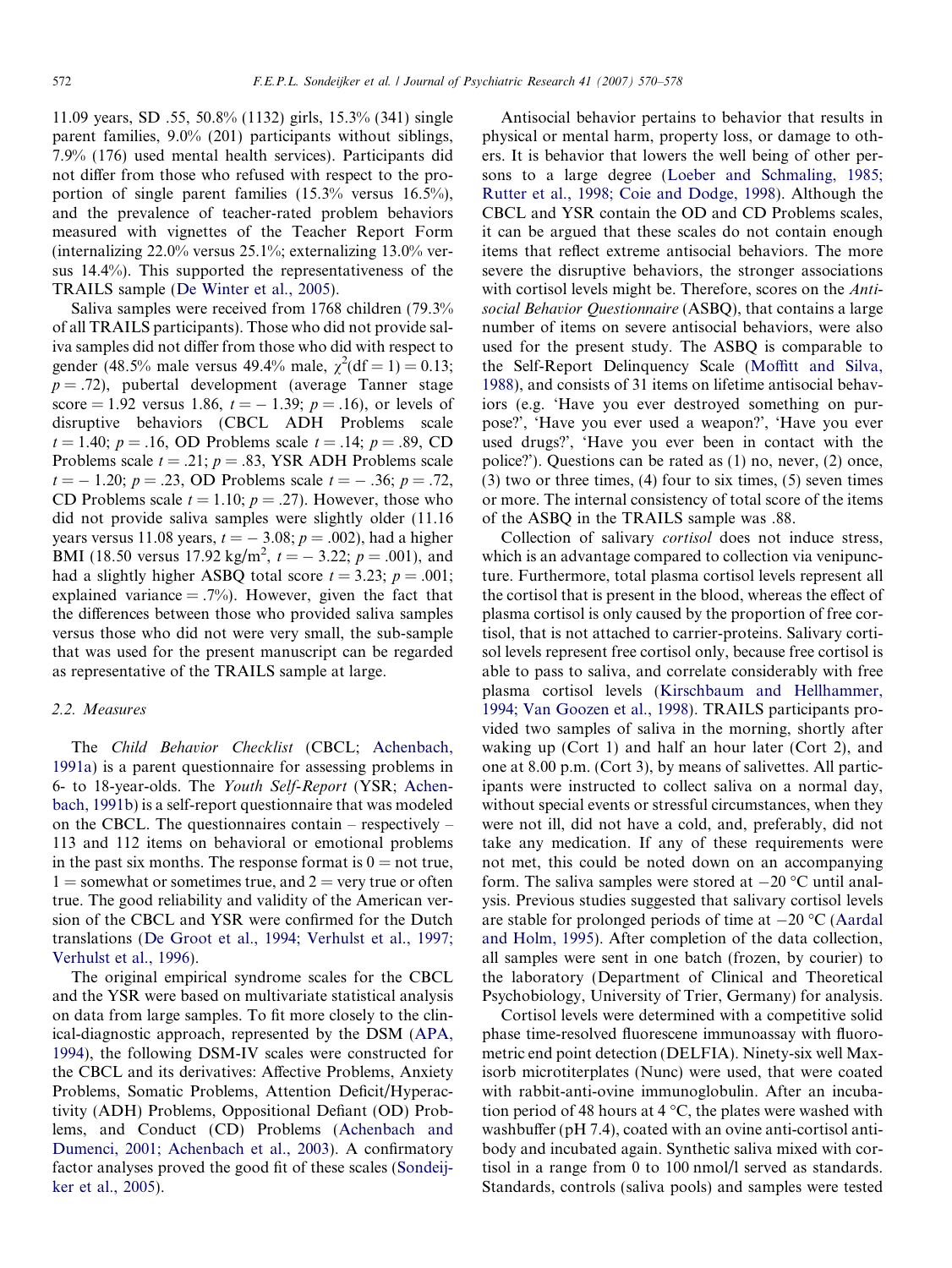in duplicate wells. Fifty microliters of biotin-conjugated cortisol was added and after 30 min of incubation the non-binding cortisol/biotin-conjugated cortisol was removed by washing. Two-hundred microliters europiumstreptavidin (Wallac, Turku, Finnland) was added to each well and after 30 min and 6 times of washing  $200 \mu$ enhancement solution was added (Pharmacia, Freiburg, Germany). Within 15 min on a shaker the enhancement solution induced fluorescene that could be detected with a DELFIA-Fluorometer (Wallac, Turku, Finland). A standard curve was generated and the cortisol concentrations of the samples were calculated with a computer program. The intra-assay coefficient of variation was between 4.0% and 6.7%, and the corresponding inter-assay coefficients of variation between 7.1% and 9.0% ([Rosmalen et al., 2005\)](#page-8-0).

Cortisol samples were obtained from 1768 children. Twenty-two of those were excluded because of use of antibiotics or corticosteroids. Furthermore, for each timepoint, cortisol values that were above 3 SD of the mean were excluded, to reduce the impact of outliers (Cort 1 21 excluded, 1666 valid measurements; Cort 2 11 excluded, 1683 valid measurements; Cort 3 18 excluded, 1683 valid measurements in the final dataset). The area under the curve (AUC) was computed for the first two cortisol measures by using the following formula ([Pruessner et al., 2003\)](#page-8-0):

$$
AUC = \frac{(Cort2 - Cort1) * 0.5}{2} + (0.5 * Cort1)
$$

This AUC yielded a measure of morning cortisol concentration. In other studies, AUC is often computed based on cortisol concentrations that cover an entire day, to obtain a cortisol measure that represents the total cortisol production on a day. Because, in TRAILS, only morning and evening cortisol samples were obtained due to financial constraints, it was not possible to compute such an AUC.

Given possible confounding effects, pubertal stage and BMI were assessed as well. Pubertal stage was assessed using schematic drawings of secondary sex characteristics associated with the five Tanner stages of pubertal development [\(Tanner, 1962](#page-8-0)). Within a questionnaire, individuals were provided with gender-appropriate sketches and were asked to select the sketches that looked most like themselves. These ratings have been widely used and have demonstrated good reliability and validity ([Brooks-Gunn et al.,](#page-7-0) [1987; Dorn et al., 1990](#page-7-0)). Height and weight were measured in school on the day that the young adolescents completed the questionnaires. Height was measured in meters and weight in kilograms. The same height meter and weighing scale were used throughout the study. Body mass index (BMI), a standard index of a person's weight in relation to height, was determined for each subject by dividing weight (kg) by the square of height  $(m^2)$ .

# 2.3. Statistical analyses

Descriptives for the CBCL/YSR scales ADH Problems, OD Problems, and CD Problems scores, for the total score of the ASBQ, and for Cort 1, Cort 2, Cort 3, and AUC were computed.

Then, a set of  $11 \times 4$  linear regression analyses was conducted (11 candidate predictors, 4 dependent variables), with scores on the CBCL/YSR ADH, OD, and CD Problems scales, the ASBQ total score, and gender (coded '0' for girls and '1' for boys), age, BMI, and Tanner stage as predictors, and Cort 1, Cort 2, Cort 3, and AUC as dependent variables.

Subsequently, linear regression analyses were conducted to test the predictive power of the interactions between gender and disruptive behaviors in one statistical model (but still separately for Cort 1, Cort 2, Cort 3, and AUC). First, a linear regression analysis was performed with Cort 1 as dependent variable and age, Tanner stage, and BMI as candidate predictors. Subsequently, gender was added to the model as predictor, and after that, scores on the CBCL scale ADH Problems were added. Finally, the interaction between the CBCL ADH Problems scores and gender was added. Exactly the same analyses were performed with the CBCL ADH Problems scale as predictor and the other cortisol measures (Cort 2, Cort 3, and AUC) as dependent variables.

Then, similar as for the ADH Problems scale of the CBCL, regression analyses were conducted for the CBCL scales OD Problems and CD Problems, the YSR scales ADH Problems, OD Problems, and CD Problems, and ASBQ total score.

# 3. Results

Descriptive information, including raw data separately for boys and girls, regarding the CBCL/YSR ADH, OD, and CD Problems scales, the ASBQ total score, and Cort 1, Cort 2, Cort 3, and AUC is presented in [Table 1.](#page-4-0)

#### 3.1. Separate regression analyses

Results of the set of  $11 \times 4$  linear regression analyses are presented in [Table 2](#page-4-0). Effect sizes (explained variance =  $R^2$ ) are presented for those associations that were significant.

[Table 2](#page-4-0) showed that the association between scores on the YSR scale ADH Problems and Cort 3 was significant. This means that self-reported ADH Problems are positively associated to cortisol levels at 8.00 p.m. Hence, the more ADH problems are present, the higher cortisol levels are at 8.00 p.m. Individuals with ADH problems seemed to get overaroused instead of underaroused, but only in the evening. The effect size of this association was very small.

No significant associations were found between any of the cortisol measures and CBCL scale scores or ASBQ total scores, or with BMI or Tanner stage. Thus, parent reported disruptive behaviors and self reported disruptive behaviors as measured with the CBCL or ASBQ were not related to cortisol levels at all. Age explained 1.0% of the variance in Cort 3; hence, older individuals had higher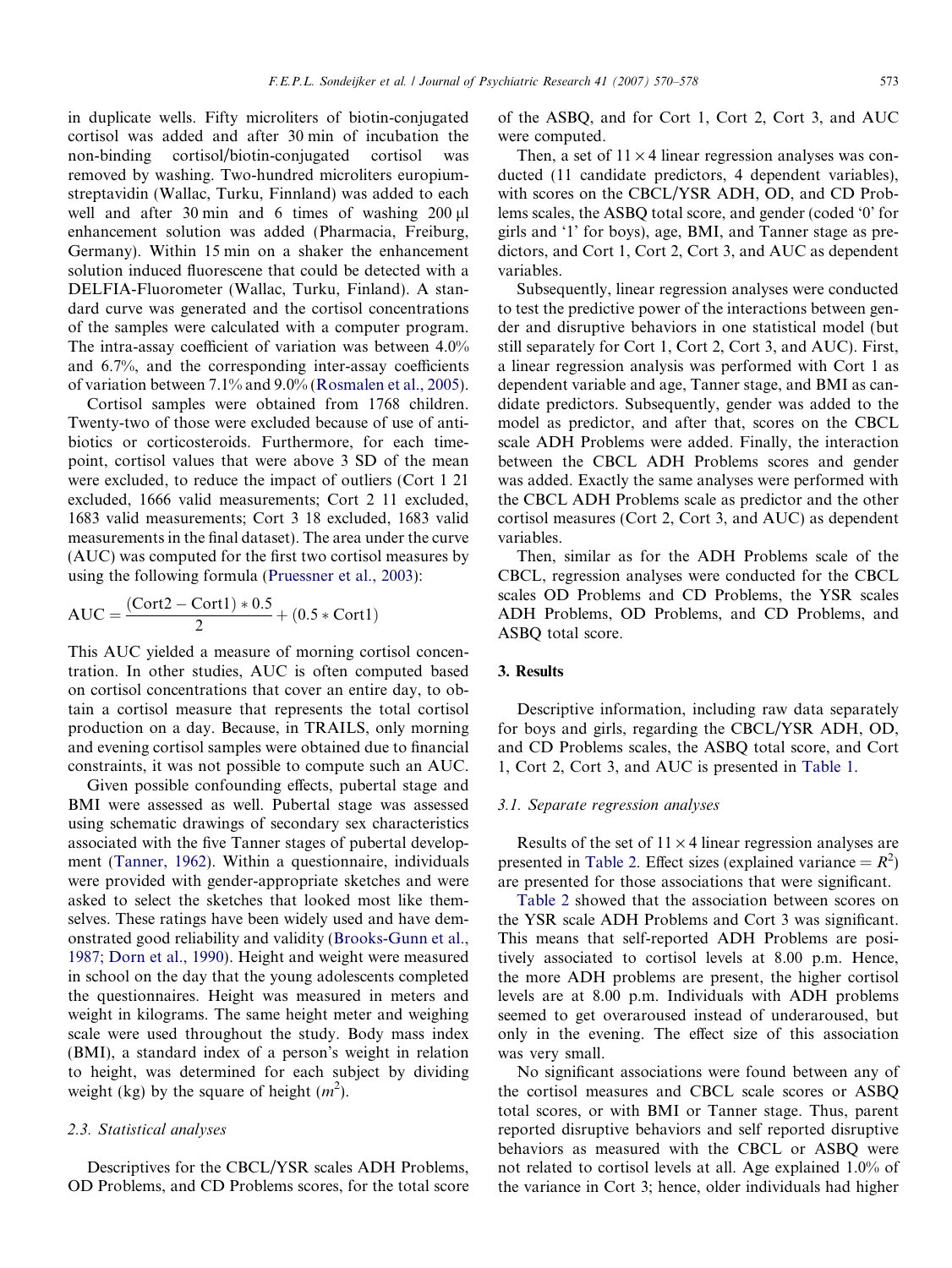<span id="page-4-0"></span>

| Table 1                                                                     |  |  |
|-----------------------------------------------------------------------------|--|--|
| Means, standard deviations, and ranges of predictor and dependent variables |  |  |

|                    | Instrument  | Mean $(SD)$  | Range       |                      |
|--------------------|-------------|--------------|-------------|----------------------|
|                    |             | <b>Boys</b>  | Girls       |                      |
| ADH Problems scale | <b>CBCL</b> | 4.53(3.34)   | 3.37(2.99)  | $0 - 14$             |
| OD Problems scale  | <b>CBCL</b> | 3.14(2.15)   | 2.66(1.97)  | $0 - 10$             |
| CD Problems scale  | <b>CBCL</b> | 2.34(2.71)   | 1.26(1.87)  | $0 - 22$             |
| ADH Problems scale | <b>YSR</b>  | 4.09(2.57)   | 4.11(2.42)  | $0 - 14$             |
| OD Problems scale  | <b>YSR</b>  | 2.36(1.82)   | 2.08(1.64)  | $0 - 9$              |
| CD Problems scale  | <b>YSR</b>  | 4.25(3.29)   | 2.81(2.34)  | $0 - 20$             |
| ASBQ total score   | <b>ASBO</b> | 13.35(12.63) | 6.56(7.26)  | $0 - 88$             |
| Cort 1             |             | 11.20(4.72)  | 11.83(4.71) | $.71 - 29.42$ nmol/l |
| Cort 2             |             | 14.72 (6.27) | 16.02(6.77) | $.22 - 38.42$ nmol/l |
| Cort 3             | -           | 1.90(1.33)   | 1.99(1.34)  | $.01 - 8.17$ nmol/l  |
| <b>AUC</b>         |             | 6.48(2.21)   | 6.95(2.24)  | $.52 - 14.36$ nmol/l |

Note. CBCL, Child Behavior Checklist; YSR, Youth Self Report; ASBQ, Antisocial Behavior Questionnaire; ADH, Attention Deficit Hyperactivity; OD, Oppositional Defiant; CD, Conduct Disorder; Cort 1, cortisol directly after awakening; Cort 2, cortisol half an hour after awakening; Cort 3, cortisol at 8.00 p.m.; AUC, area under the curve.

Table 2 Independent associations between CBCL, YSR, and ASBQ scores, and age, gender, BMI, and Tanner stage as predictors, and cortisol measures as dependent variables

|                           | Cort 1   |                          | Cort 2   |                          | Cort 3  |                          | <b>AUC</b> |       |
|---------------------------|----------|--------------------------|----------|--------------------------|---------|--------------------------|------------|-------|
|                           |          | $R^2$                    | β        | $R^2$                    | β       | $R^2$                    | β          | $R^2$ |
| CBCL                      |          |                          |          |                          |         |                          |            |       |
| <b>ADH</b> Problems scale | $-.024$  | $\overline{\phantom{0}}$ | $-.041$  |                          | .021    | $\overline{\phantom{0}}$ | $-.038$    |       |
| OD Problems scale         | $-.012$  | $\overline{\phantom{a}}$ | .001     | $\overline{\phantom{a}}$ | .005    |                          | $-.003$    |       |
| CD Problems scale         | $-.008$  | $\overline{\phantom{0}}$ | $-.017$  | -                        | $-.004$ | $\overline{\phantom{0}}$ | $-.018$    |       |
| <b>YSR</b>                |          |                          |          |                          |         |                          |            |       |
| <b>ADH</b> Problems scale | $-.005$  | $\overline{\phantom{0}}$ | .042     |                          | $.057*$ | 0.3%                     | .024       |       |
| OD Problems scale         | .007     |                          | .045     |                          | .035    | $\overline{\phantom{0}}$ | .029       |       |
| CD Problems scale         | $-.021$  |                          | $-.029$  |                          | .006    | $\overline{\phantom{0}}$ | $-.038$    |       |
| ASBQ total score          | $-.027$  |                          | $-.035$  |                          | .031    | $\overline{\phantom{0}}$ | $-.040$    |       |
| Age                       | .046     | $\overline{\phantom{0}}$ | .018     | $\overline{\phantom{a}}$ | $.098*$ | $1.0\%$                  | .043       |       |
| Gender                    | $-.067*$ | 0.4%                     | $-.099*$ | $1.0\%$                  | $-.036$ | $\overline{\phantom{a}}$ | $-.106*$   | 1.1%  |
| BMI                       | $-.013$  | $\overline{\phantom{0}}$ | .026     |                          | $-.016$ |                          | .011       |       |
| Tanner stage              | $-.015$  |                          | .026     |                          | .008    |                          | .012       |       |

*Note*. Betas are standardized betas: Effect sizes ( $R^2$ ) are reported for significant effects only. CBCL, Child Behavior Checklist; YSR, Youth Self Report; ASBQ, Antisocial Behavior Questionnaire; ADH, Attention Deficit Hyperactivity; OD, Oppositional Defiant; CD, Conduct Disorder; Cort 1, cortisol directly after awakening; Cort 2, cortisol half an hour after awakening; Cort 3, cortisol at 8.00 p.m.; AUC, area under the curve.

Indicates that  $\beta$  is significant ( $p < .05$ ).

cortisol levels in the evening. Gender was negatively associated with cortisol and explained .4% of the variance in Cort 1, 1.0% of the variance in Cort 2, and 1.1% of the variance in AUC. In other words, girls had higher cortisol levels than boys in the morning, but in the evening there was no difference in cortisol levels between boys and girls.

## 3.2. Interaction models

Results of the subsequent linear regression analyses are presented in [Table 3.](#page-5-0) Results regarding age, gender, BMI, and Tanner stage are not presented in [Table 3](#page-5-0), because these possible confounders did not change the regression models in these analyses, and because separate effects of these predictors were already given in Table 2.

It is shown that the interaction between scores on the ADH Problems scale of the CBCL and gender contributed significantly to the prediction of Cort 1. This indicated that the association between ADH problems and cortisol directly after waking up was different for boys and girls. When levels of ADH Problems were low, girls showed higher cortisol levels than boys. When levels of ADH Problems were high, boys had higher cortisol levels than girls. Moreover, it seemed that girls with attention problems were underaroused, but boys were not. This effect accounted for .3% of the variance in Cort 1. No associations were found between scores on the parent-reported OD or CD Problems scales or the interaction terms and any of the cortisol measures.

A significant association was found between scores on the YSR scale ADH Problems and Cort 3. Another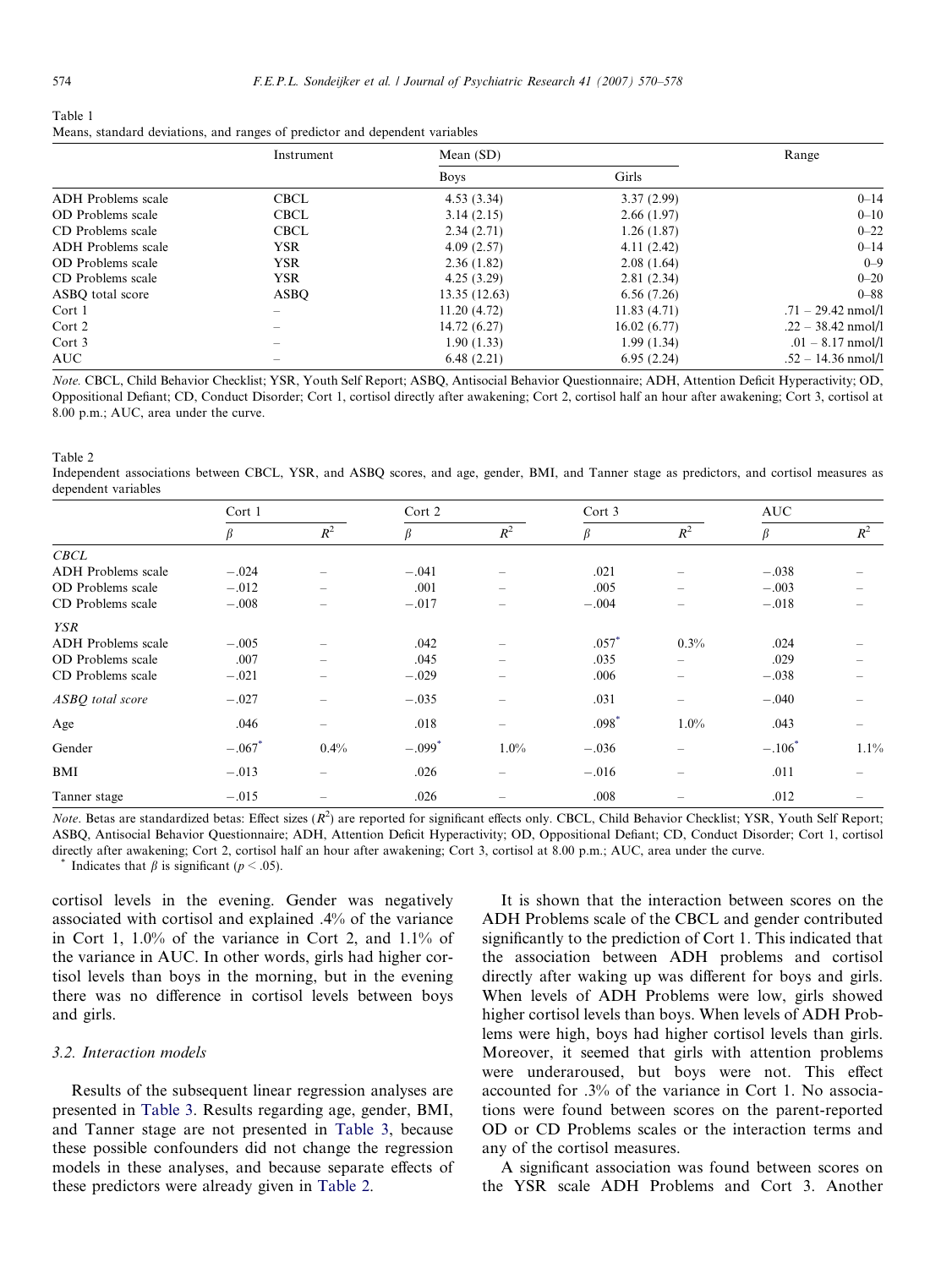Standardized betas and effect sizes for associations between CBCL, YSR, and ASBQ scores, and interactions with gender, as predictors, and cortisol measures as outcome

|                           | Cort 1  |                          | Cort 2  |                          | Cort 3  |                          | <b>AUC</b>           |       |
|---------------------------|---------|--------------------------|---------|--------------------------|---------|--------------------------|----------------------|-------|
|                           | β       | $R^2$                    | β       | $R^2$                    | β       | $R^2$                    | $\beta$              | $R^2$ |
| CBCL                      |         |                          |         |                          |         |                          |                      |       |
| <b>ADH</b> Problems scale | $-.027$ |                          | $-.035$ |                          | .024    |                          | $-.037$              |       |
| Gender * ADHD             | $.108*$ | $0.3\%$                  | .011    |                          | $-.006$ |                          | .050                 |       |
| OD Problems scale         | $-.016$ |                          | .007    |                          | .015    | $\overline{\phantom{0}}$ | $-.003$              |       |
| Gender * ODD              | .017    |                          | $-.008$ |                          | $-.017$ |                          | $-.015$              |       |
| CD Problems scale         | $-.018$ |                          | $-.015$ | $\overline{\phantom{a}}$ | $-.001$ | $\overline{\phantom{0}}$ | $-.023$              |       |
| Gender * CD               | .005    |                          | $-.019$ |                          | $-.109$ | -                        | $-.056$              |       |
| <b>YSR</b>                |         |                          |         |                          |         |                          |                      |       |
| <b>ADH</b> Problems scale | $-.006$ |                          | .048    |                          | $.052*$ | $0.3\%$                  | .029                 |       |
| Gender * ADHD             | $-.074$ |                          | $-.084$ |                          | .010    |                          | $-.090$              |       |
| OD Problems scale         | .011    |                          | $.051*$ | $0.3\%$                  | .033    |                          | .036                 |       |
| Gender * ODD              | $-.091$ |                          | $-.071$ |                          | $-.003$ |                          | $-.118$ <sup>*</sup> | 0.3%  |
| CD Problems scale         | $-.025$ | $\overline{\phantom{a}}$ | $-.030$ | $\equiv$                 | $-.002$ | $\overline{\phantom{a}}$ | $-.040$              |       |
| Gender * CD               | $-.027$ |                          | $-.083$ |                          | .006    |                          | $-.066$              |       |
| ASBO                      |         |                          |         |                          |         |                          |                      |       |
| ASBQ total score          | $-.038$ |                          | $-.028$ |                          | .027    |                          | $-.040$              |       |
| Gender * ASBQ             | $-.101$ |                          | $-.103$ |                          | $-.086$ |                          | $-.140^*$            | 0.3%  |

Note. Betas are standardized betas: Effect sizes  $(R^2)$  are reported for significant effects only. CBCL, Child Behavior Checklist; YSR, Youth Self Report; ASBQ, Antisocial Behavior Questionnaire; ADH, Attention Deficit Hyperactivity; OD, Oppositional Defiant; CD, Conduct Disorder; Cort 1, cortisol directly after awakening; Cort 2, cortisol half an hour after awakening; Cort 3, cortisol at 8.00 p.m.; AUC, area under the curve.

Indicates that  $\beta$  is significant ( $p < .05$ ).

<span id="page-5-0"></span>Table 3

significant association was found between YSR OD Problems scores and Cort 2. Both associations were positive, which means that disruptive individuals were overaroused instead of, as is described in the arousal theories, underaroused. The effect size was .3% for both associations. Furthermore, for the AUC, a significant association was found with the interaction-term between YSR OD Problems scores and gender (effect size  $= .3\%$ ). This indicated that the association between the area under the curve and selfreported OD Problems was different for boys versus girls. The more OD Problems were present, the higher cortisol levels in girls were, whereas cortisol levels in boys decreased when levels of OD Problems became higher.

Results of the linear regression analyses with the ASBQ as predictor and the different cortisol measures as dependent variables were also presented in Table 3. The interaction between ASBQ total score and gender was associated with AUC (effect size  $= .3\%$ ). This indicated that, if ASBQ scores became higher, cortisol levels in girls increased, whereas those in boys decreased.

# 4. Discussion

The present study indicated that, in a large representative general population sample of pre-adolescent boys and girls, the association between disruptive behaviors and indices of basal HPA-axis functioning were weak, and not always in the direction we expected a priori ([McBurnett et al., 2000; Pajer et al., 2001; Vanyukov](#page-7-0) [et al., 1993](#page-7-0)). Hence, the findings from previous studies, that were conducted with clinical or high risk samples, could not be generalized to this general population sample. Furthermore, given the finding that effect sizes were relatively small, it can be concluded that, in pre-adolescence, the measures of baseline HPA-axis functioning that were used for the present study cannot be used as biological markers for disruptive behaviors.

To explain discrepancies with previous studies, the severity of problems in high risk groups versus general population samples could be of importance. In clinical samples, problems are more severe and likely to have persisted for several years before referral to mental health services takes place [\(Sayal, 2004\)](#page-8-0). Hence, the HPA-axis may have become less sensitive to stress ([Van de Wiel](#page-8-0) [et al., 2004\)](#page-8-0). This could be a useful form of protection against long-term high cortisol levels, due to the stress that accompanies disruptive behaviors. As a result, in these individuals, much more stress may be needed to activate the HPA-axis, which would result in decreased basal levels of cortisol (under-arousal) in individuals with severe disruptive behaviors. Such a phenomenon might play a less important role in the general population.

Although associations between disruptive behaviors and cortisol levels apparently were weaker in general population samples than in clinical or high-risk samples, we did find an association between ADH Problems and cortisol levels at 8.00 p.m. In contrast to what we expected based on previous studies [\(McBurnett et al., 2000; Pajer et al.,](#page-7-0)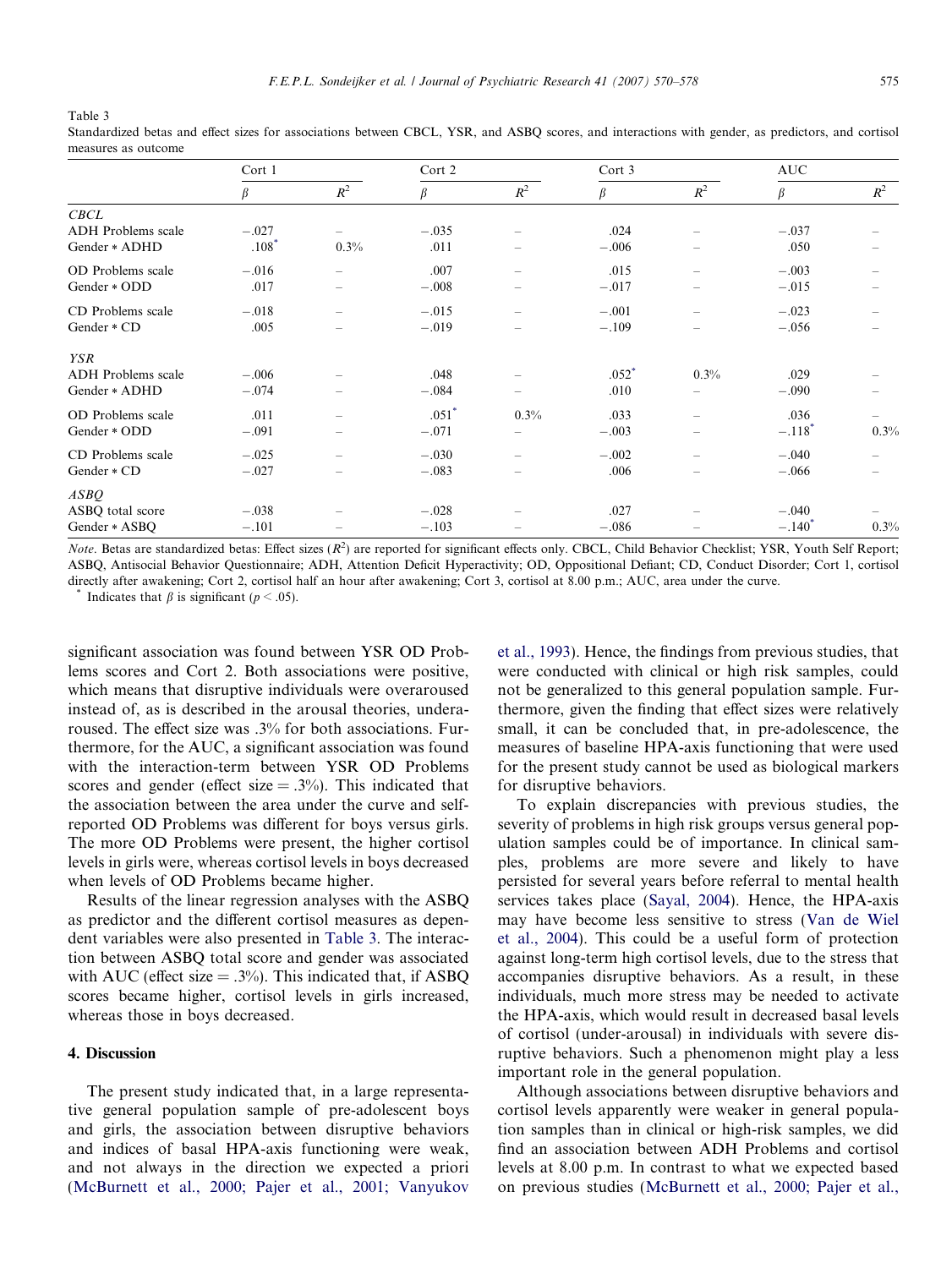[2001; Vanyukov et al., 1993; King et al., 1998](#page-7-0)), it was a positive association. The more ADH Problems were present, the higher the cortisol levels we found. The finding that cortisol levels were associated with ADH Problems scores and not with OD or CD scores may indicate that, despite high comorbidity rates between attention problems and aggressive or delinquent behaviors ([Angold et al., 1999\)](#page-7-0), the biological antecedents or consequences of these different areas of behavior problems may not be similar. Although the size of the effect that was found was small, results of the present study indicate that the association between HPA-axis functioning and attention problems, that has gotten less attention than that with aggressive or delinquent behaviors, requires further research.

In accordance with previous work ([Klimes-Dougan](#page-7-0) [et al., 2001\)](#page-7-0), girls had higher cortisol levels than boys. There is no clear explanation for the gender differences in basal cortisol levels in 10- to 12-year-olds. [Netherton](#page-7-0) [et al. \(2004\)](#page-7-0) suggested that gonadal steroids might play an important role. Gonadal steroids, and estrogens in particular, are known to interact with the HPA-axis. Increased HPA-axis activity in girls might be related to the direct effect of estrogens on CRH [\(Vamvakopoulos and Chrou](#page-8-0)[sos, 1993](#page-8-0)), although, in the present study sample an association between pubertal stage and cortisol levels was not found [\(Rosmalen et al., 2005](#page-8-0)). During puberty gender effects might become more clear, at least if gonadal steroids do have an influence on cortisol levels.

More interestingly however, gender interaction-effects were found, indicating that associations between cortisol levels and disruptive behaviors were different in boys versus girls. The first interaction effect concerned cortisol levels just after awakening. High rates of ADH problems were associated with higher early morning cortisol levels in boys, but with lower levels in girls. Several studies indicated that compared with boys, girls with ADH Problems displayed lower levels of hyperactivity and lower rates of other externalizing behaviors; among children with ADH Problems identified from non-referred populations, girls with ADH Problems displayed lower levels of inattention, internalizing behavior, and peer aggression than boys with ADH Problems (e.g. Gaub and Carlson, 1997; Gershon, 2002). Because of the gender differences in ADH Problems, gender differences in arousal levels, and thus gender differences in cortisol levels were expected. However, since ADH Problems seem to be more severe in boys than in girls, we expected lower cortisol levels in boys, but not in girls [\(Klimes-Dougan et al., 2001\)](#page-7-0).

The other interaction effects, for OD and CD problems remarkably, were opposite to the interaction effect for ADH problems. Higher rates of OD or CD Problems were associated with higher morning cortisol levels (AUC) in girls, and lower cortisol levels in boys. The finding that lower cortisol levels in boys were associated with higher levels of OD or CD Problems was in accordance with previous studies ([McBurnett et al., 2000; Vanyukov et al.,](#page-7-0) [1993; King et al., 1998\)](#page-7-0). Hence, in a way, the results provided support for the arousal theories that were mentioned in the introduction ([Van Goozen et al., 2000; Raine, 1993;](#page-8-0) [Zuckerman and Neeb, 1979](#page-8-0)), indicating that low arousal levels put boys at risk for higher rates of disruptive behaviors.

In girls, however, higher levels of disruptive behaviors were associated with higher, and not with lower, morning cortisol levels. Girls did not receive much attention thus far in this field of research. However, the results of our study contrasted with those of [Pajer and colleagues](#page-7-0) [\(2001\)](#page-7-0), who suggested that conduct disorder in 15- to 17 year-old girls was associated with lower morning cortisol levels. The latter study seemed to support the fearlessness and sensation-seeking theories. However, the results of [Pajer et al. \(2001\)](#page-7-0) were based on a small and selected sample. Results of the present study did not support the two arousal theories for a large representative sample of girls. Other endocrine mechanisms might be responsible for the positive association that was found between disruptive behaviors and HPA-axis activity in the present study. For instance, estrogens, which are known to influence HPA-axis activity, might play a role [\(Burgess and Handa,](#page-7-0) [1992; Handa et al., 1994; Roy et al., 1999; Vamvakopoulos](#page-7-0) [and Chrousos, 1993\)](#page-7-0). Still, this is purely hypothetically. Regardless of the mechanism that is responsible for the gender differences that were found, the present study indicated that different biological factors may be responsible for disruptive behaviors in boys versus girls, and indicated that gender specific research on this topic is needed ([Rutter](#page-8-0) [et al., 1998](#page-8-0)).

The strengths of the present study were the large sample size, use of multiple informants to assess disruptive behaviors, and assessment of three cortisol measures on relevant time points during the day. Yet, the results of the present study should be interpreted against the limitations in our study. First, the cortisol response to stress was not assessed, whereas stress sensitivity may be a key factor in the link between HPA-axis functioning and disruptive behaviors [\(Bartels et al., 2003](#page-7-0)). Second, individuals collected cortisol at home, which may be a less standardized procedure than collecting it at a clinic, but also less stressful, which is an important advantage.

It can be concluded that, although studies in high risk groups of mainly boys found evidence for an association between low basal HPA-axis activity and high levels of disruptive behavior problems, this association could hardly be confirmed in a large representative population sample of boys and girls. This casted doubt on the usefulness of cortisol measurements to estimate risk for behavior problems, and on a putative important role for HPA-axis functioning in the etiology of disruptive behavior problems.

#### Acknowledgements

This research is part of the TRacking Adolescents' Individual Lives Survey (TRAILS). Participating centers of TRAILS include various Departments of the University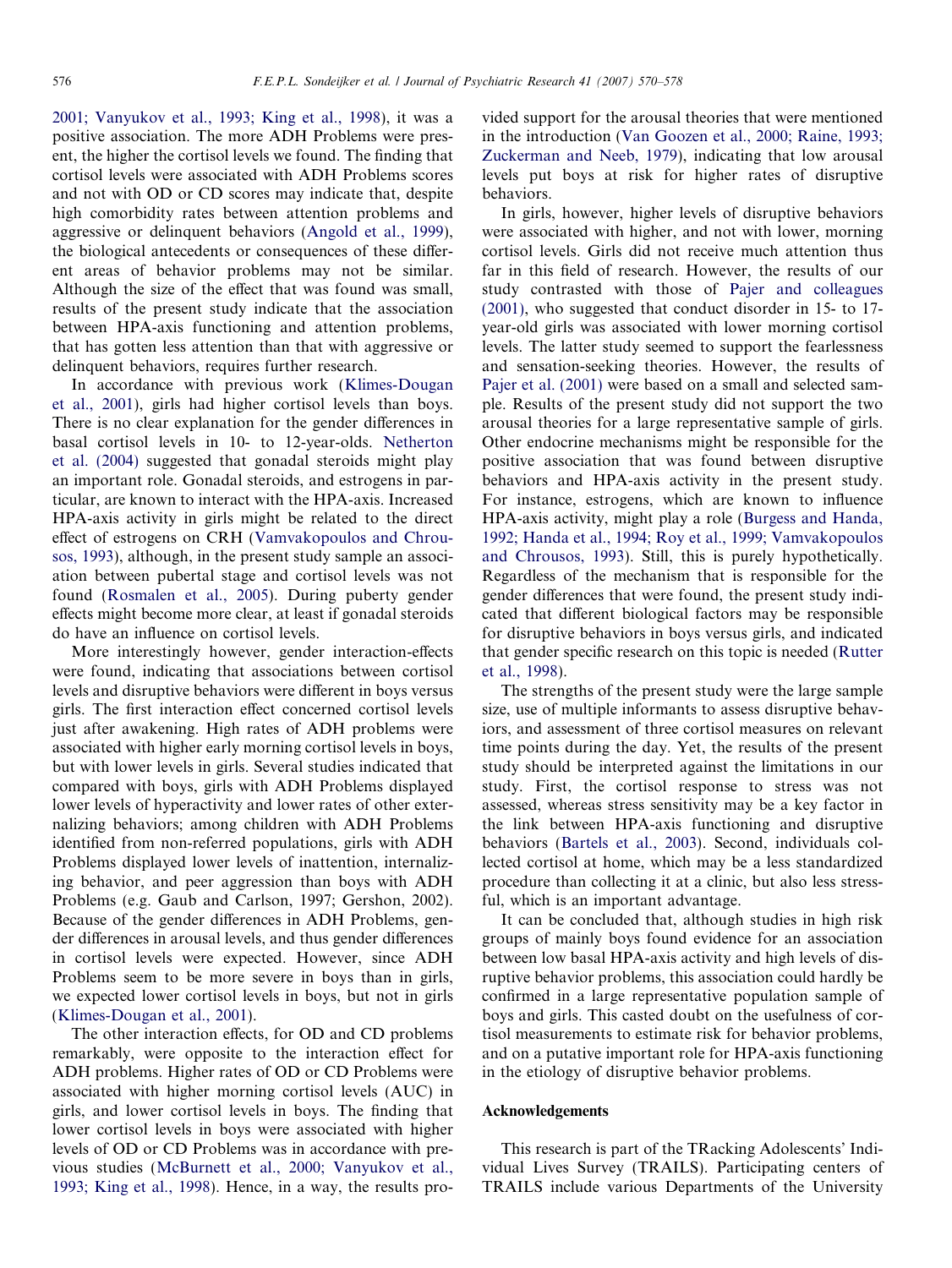<span id="page-7-0"></span>of Groningen, the Erasmus Medical Center of Rotterdam, the University of Nijmegen, University of Leiden, and the Trimbos Institute The Netherlands. TRAILS is financially supported by grants from the Netherlands Organization for Scientific Research (GB-MW 940-38-011, GB-MAGW 480-01-006, GB-MAGW 457-03-018, GB-MAGW 175.010.2003.005, ZonMw 100-001-001 ''Geestkracht'' Program, ZonMw 60-60600-98-018), the Sophia Foundation for Medical Research (Project 301 and 393), the Dutch Ministry of Justice, and by the participating centers.

## References

- Aardal E, Holm AC. Cortisol in saliva Reference ranges and relation to cortisol in serum. European Journal of Clinical Chemistry and Clinical Biochemistry 1995;33:927–32.
- Achenbach TM. Manual for the child behavior checklist/4-18 and 1991 child profiles. Burlington (Vermont): University of Vermont, Department of Psychiatry; 1991a.
- Achenbach TM. Manual for the youth self-report and 1991 profiles. Burlington (Vermont): University of Vermont, Department of Psychiatry; 1991b.
- Achenbach TM, Dumenci L. Advances in empirically based assessment: revised cross-informant syndromes and new DSM-oriented scales for the CBCL, YSR, and TRF: comment on Lengua, Sadowski, Friedrich, and Fisher (2001). Journal of Consulting and Clinical Psychology 2001;69:699–702.
- Achenbach TM, Dumenci L, Rescorla LA. DSM-oriented and empirically based approaches to constructing scales from the same item pools. Journal of Clinical Child and Adolescent Psychology 2003;32: 328–40.
- American Psychiatric Association. Diagnostic and statistical manual of mental disorders. 4th ed. Washington DC: American Psychiatric Press; 1994.
- Angold A, Costello EJ, Erkanli A. Comorbidity. Journal of Child Psychology and Psychiatry 1999;40:57–87.
- Bartels M, de Geus EJ, Kirschbaum C, Sluyter C, Boomsma DI. Heritability of daytime cortisol levels in children. Behavioral Genetics 2003;33:421–33.
- Brooks-Gunn J, Warren MP, Rosso J, Gargiulo J. Validity of self-report measures of girls' pubertal status. Child Development 1987;58:829–41.
- Burgess LH, Handa RJ. Chronic estrogen-induced alterations in adrenocorticotropin and corticosterone secretion, and glucocorticoid receptor-mediated functions in female rats. Endocrinology 1992;131: 1261–9.
- Calogero AE, Bernardini R, Gold PW, Chrousos GP. Regulation of rat hypothalamic corticotropin-releasing hormone secretion in vitro: potential clinical implications. Advances in Experimental Medicine and Biology 1988;245:167–81.
- Chrousos GP, Gold PW. Editorial: A healthy body in a healthy mind and vice versa—the damaging power of ''uncontrollable'' stress. Journal of Clinical Endocrinology and Metabolism 1998;83:1842–5.
- Coie J, Dodge K. Aggression and antisocial behavior; 1998.
- Côté S, Zoccolillo M, Tremblay RE, Nagin DS, Vitaro F. Predicting girls' conduct disorder in adolescence from childhood trajectories of disruptive behaviors. Journal of the American Academy of Child and Adolescent Psychiatry 2001;40:678–84.
- Dabbs JM, Jurkovic GJ, Frady RL. Salivary testosterone and cortisol among late adolescent male offenders. Journal of Abnormal Child Psychology 1991;19:469–78.
- De Groot A, Koot HM, Verhulst FC. Cross-cultural generalizability of the Child Behavior Checklist cross-informant syndromes. Psychological Assessment 1994;6:225–30.
- De Winter AF, Oldehinkel AJ, Veenstra R, Brunnekreef JA, Verhulst FC, Ormel J. Evaluation of nonresponse bias in mental health determinants

and outcomes in a large sample of preadolescents. European Journal of Epidemiology 2005;2:173–81.

- Dorn L, Susman E, Nottelman E, Inoff-Germain E, Chrousos G. Perceptions of puberty: adolescent, parent, and health care personnel. Developmental Psychopathology 1990;26:322–9.
- Eysenck H. Crime and personality. London: Methuen; 1964.
- Gaub M, Carlson CL. Gender differences in ADHD: a meta-analysis and critical review. Journal of the American Academy of Child and Adolescent Psychiatry 1997;36:1036–45.
- Gershon J. A meta-analytic review of gender differences in ADHD. Journal of Attention Disorders 2002;5:143–54.
- Handa RJ, Burgess LH, Kerr JE, O'Keefe JA. Gonadal steroid hormone receptors and sex differences in the hypothalamo–pituitary–adrenal axis. Hormonal Behavior 1994;28:464–76.
- Jansen LMC, Gispen-de Wied CC, Jansen MA, Van der Gaag RJ, Matthys W, Van England H. Pituitary adrenal reactivity in a child psychiatric population: salivary cortisol response to stressors. European Neuropsychopharmacology 1999;9:67–75.
- Kariyawasam SH, Zaw F, Handley SL. Reduced salivary cortisol in children with comorbid attention deficit hyperactivity disorder and oppositional defiant disorder. Neuroendocrinology Letters 2002;23:45–8.
- Keiss W, Meidert A, Dressendorfer K, Schriever K, Kessler U, Konig A, Schwarz H, Strasburger C. Salivary cortisol levels throughout childhood and adolescence: Relation with age, pubertal stage, and weight. Pediatric Research 1995;37:502–6.
- King JA, Barkley RA, Barrett S. Attention-deficit hyperactivity disorder and the stress response. Biological Psychiatry 1998;44:72–4.
- Kirschbaum C, Hellhammer DH. Salivary cortisol in psychoneuroendocrine research: recent developments and applications. Psychoneuroendocrinology 1994;19:313–33.
- Klimes-Dougan B, Hastings PD, Granger DA, Usher BA, Zahn-Waxler C. Adrenocortical activity in at-risk and normally developing adolescents: individual differences in salivary cortisol basal levels, diurnal variation, and responses to social challenges. Developmental Psychopathology 2001;13:695–719.
- Loeber R, Schmaling KB. Empirical evidence for overt and covert patterns of antisocial conduct problems: a meta-analysis. Journal of Abnormal Child Psychology 1985;13:337–53.
- McBurnett K, Lahey BB, Rathouz PJ, Loeber R. Low salivary cortisol and persistent aggression in boys referred for disruptive behavior. Archives of General Psychiatry 2000;57:38–43.
- Moffitt TE. Adolescence-limited and life-course-persistent antisocial behavior: a developmental taxonomy. Psychological Review 1993;100:674–701.
- Moffitt TE, Silva PA. Neuropsychological deficit and self-reported delinquency in an unselected birth cohort. Journal of the American Academy of Child and Adolescent Psychiatry 1988;27:233–40.
- Moss HB, Vanyukov MM, Martin CS. Salivary cortisol responses and the risk for substance abuse in prepubertal boys. Biological Psychiatry 1995;38:547–55.
- Netherton C, Goodyer I, Tamplin A, Herbert J. Salivary cortisol and dehydroepiandrosterone in relation to puberty and gender. Psychoneuroendocrinology 2004;29:125–40.
- Oosterlaan J, Geurts HM, Knol DL, Sergeant JA. Low basal salivary cortisol is associated with teacher-reported symptoms of conduct disorder. Psychiatry Research 2005;134:1–10.
- Pajer K, Gardner W, Rubin RT, Perel J, Neal S. Decreased cortisol levels in adolescent girls with conduct disorder. Archives of General Psychiatry 2001;58:297–302.
- Pruessner JC, Wolf OT, Hellhammer DH, Buske-Kirschbaum A, von Auer K, Jobst S, Kaspers F, Kirschbaum C. Free cortisol levels after awakening: a reliable biological marker for the assessment of adrenocortical activity. Life Science 1997;61:2539–49.
- Pruessner JC, Kirschbaum C, Meinlschmid G, Hellhammer DH. Two formulas for computation of the area under the curve represent measures of total hormone concentration versus time-dependent change. Psychoneuroendocrinology 2003;28:916–31.